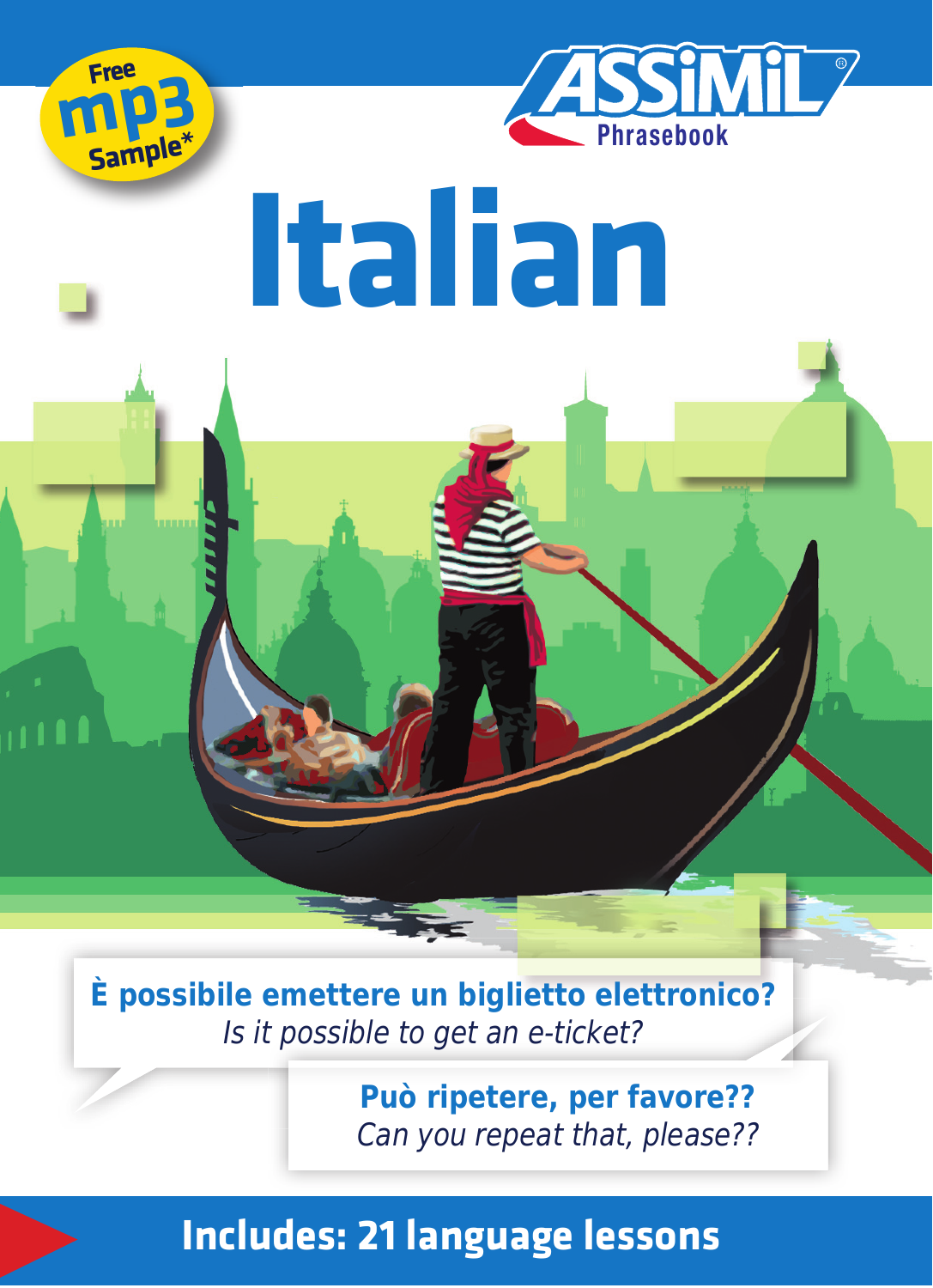

#### **Jean-Pierre Guglielmi**

*Adapted for English speakers by Erin Brady*

© Assimil 2015 ISBN 978-2-7005-0644-0 ISSN 2266-1158

Graphic design: Atwazart

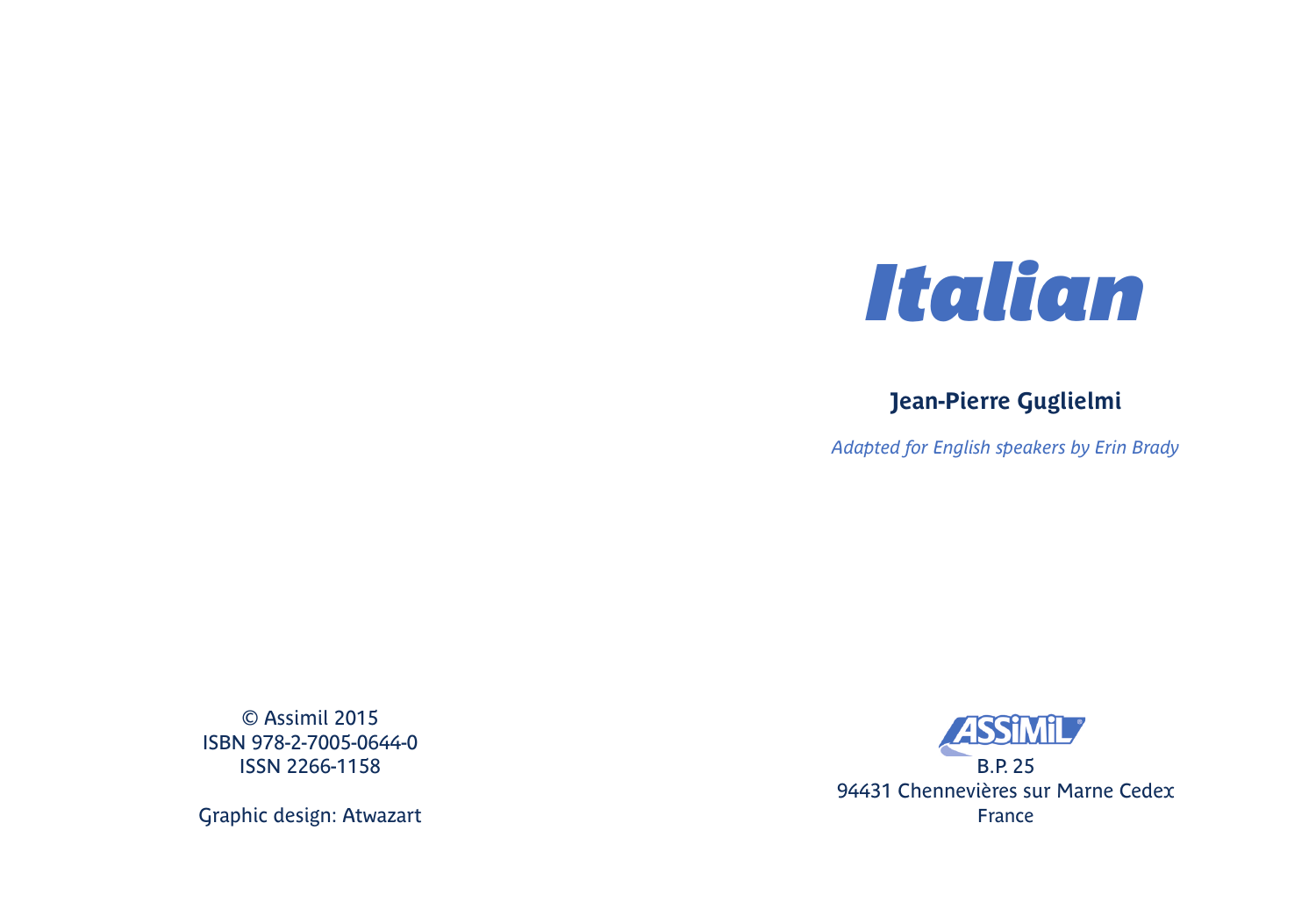This phrasebook doesn't claim to be a substitute for a language course, but if you devote a bit of time to reading it and learning a few useful phrases, you'll quickly find that you're able to participate in basic exchanges with Italian speakers, enriching your travel experience.

A word of advice: don't aim for perfection! Those you're speaking to will forgive any mistakes and appreciate your efforts to communicate in their language. The main thing is to leave your inhibitions behind and speak!

4

#### Section I **INTRODUCTION INTRODUCTION 9 How to use this book ..............................................................................9 Italy: facts & fi gures ...............................................................................10 A bit of history ...........................................................................................11 The Italian language ..............................................................................13**

#### Section II **GETTING STARTED GETTINGSTARTED 15 Day 1 to 21 .................................................................................................... 15** Section III **CONVERSING First contact ..................................................................................................57** Greetings **......................................................................................................** 57 Off ering wishes **.........................................................................................** 58 Agreeing and disagreeing **................................................................** 59 Asking questions **....................................................................................** 59 Making requests, thanking and excusing **..............................** 59 Making yourself understood **..........................................................** 60 **Meeting people ..........................................................................................61** Running into someone **.......................................................................** 61 Introducing yourself or someone else **.....................................** 62 Saying where you're from **................................................................** 62 Giving your age **........................................................................................** 63 Talking about your family **................................................................** 64 Saying what you do **..............................................................................** 65 Religion **..........................................................................................................** 67 The weather **................................................................................................** 68 Expressing opinions and feelings **................................................** 69

Invitations **....................................................................................................** 70

5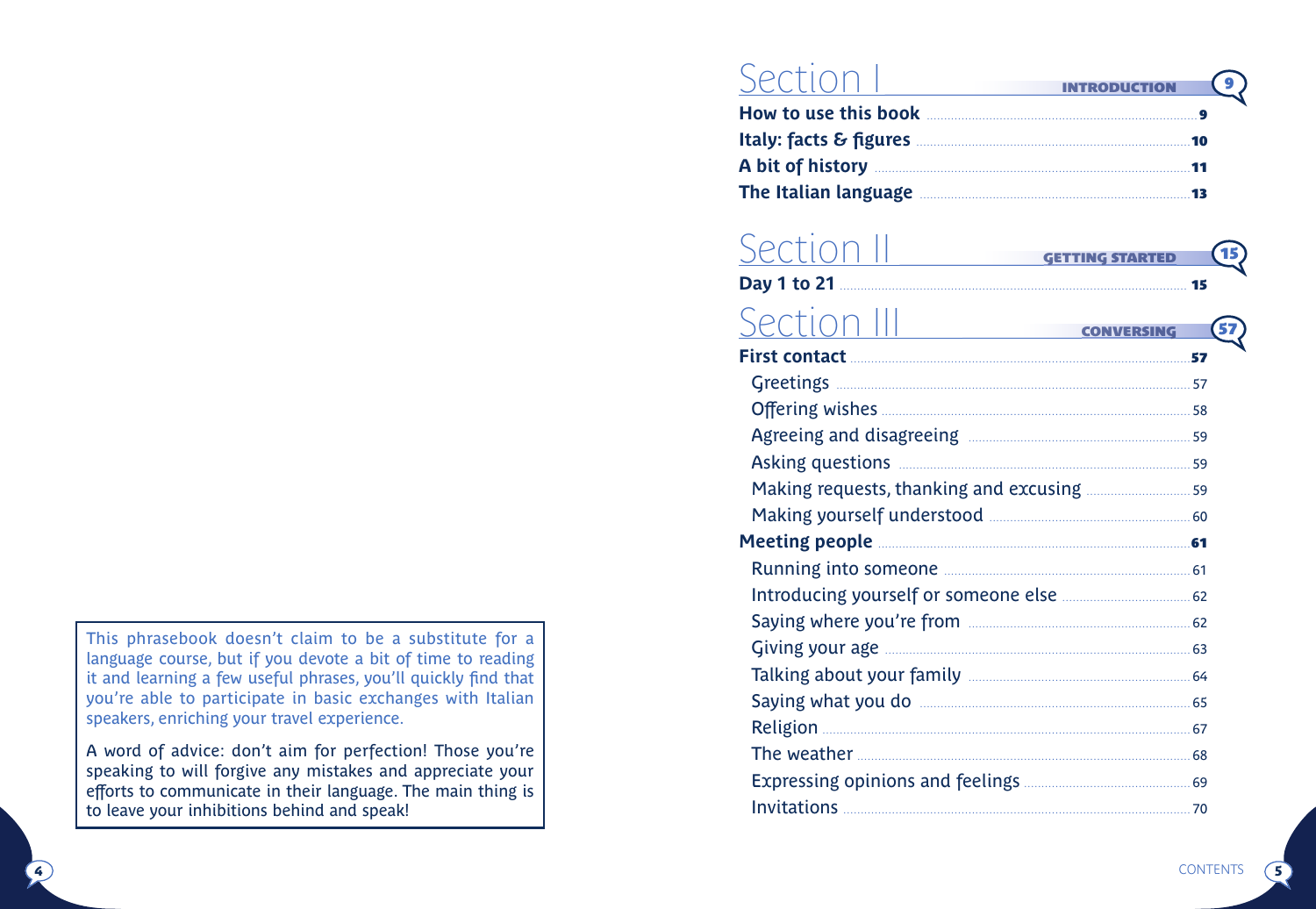| Time and the calendar <b>Example 23</b>                                                             |  |
|-----------------------------------------------------------------------------------------------------|--|
|                                                                                                     |  |
|                                                                                                     |  |
|                                                                                                     |  |
| Asking for assistance <b>Manufacture 1988</b>                                                       |  |
|                                                                                                     |  |
|                                                                                                     |  |
| Signs, notices and abbreviations <b>Manual Action</b> 79                                            |  |
|                                                                                                     |  |
|                                                                                                     |  |
|                                                                                                     |  |
|                                                                                                     |  |
|                                                                                                     |  |
|                                                                                                     |  |
|                                                                                                     |  |
|                                                                                                     |  |
|                                                                                                     |  |
|                                                                                                     |  |
|                                                                                                     |  |
|                                                                                                     |  |
| Getting around town <b>contract to the COVID-22</b> section of the COVID-22 section of the COVID-22 |  |
|                                                                                                     |  |
|                                                                                                     |  |
| Sites and places of interest <b>Manual According to the Sites</b> and places of interest            |  |
|                                                                                                     |  |
|                                                                                                     |  |
|                                                                                                     |  |
|                                                                                                     |  |

| Recreation 2008 2012 2023 2024 2024 2024 203 204 204 204 204 204 205 206 207 208 209 2008 2012 2024 2036 204 20 |  |
|-----------------------------------------------------------------------------------------------------------------|--|
|                                                                                                                 |  |
|                                                                                                                 |  |
|                                                                                                                 |  |
|                                                                                                                 |  |
| Accommodation 2008 2014                                                                                         |  |
|                                                                                                                 |  |
|                                                                                                                 |  |
|                                                                                                                 |  |
|                                                                                                                 |  |
|                                                                                                                 |  |
|                                                                                                                 |  |
|                                                                                                                 |  |
|                                                                                                                 |  |
|                                                                                                                 |  |
|                                                                                                                 |  |
|                                                                                                                 |  |
|                                                                                                                 |  |
| <b>Shopping 222 237 237</b>                                                                                     |  |
|                                                                                                                 |  |
|                                                                                                                 |  |
|                                                                                                                 |  |
|                                                                                                                 |  |
|                                                                                                                 |  |
|                                                                                                                 |  |

 $\bigcap$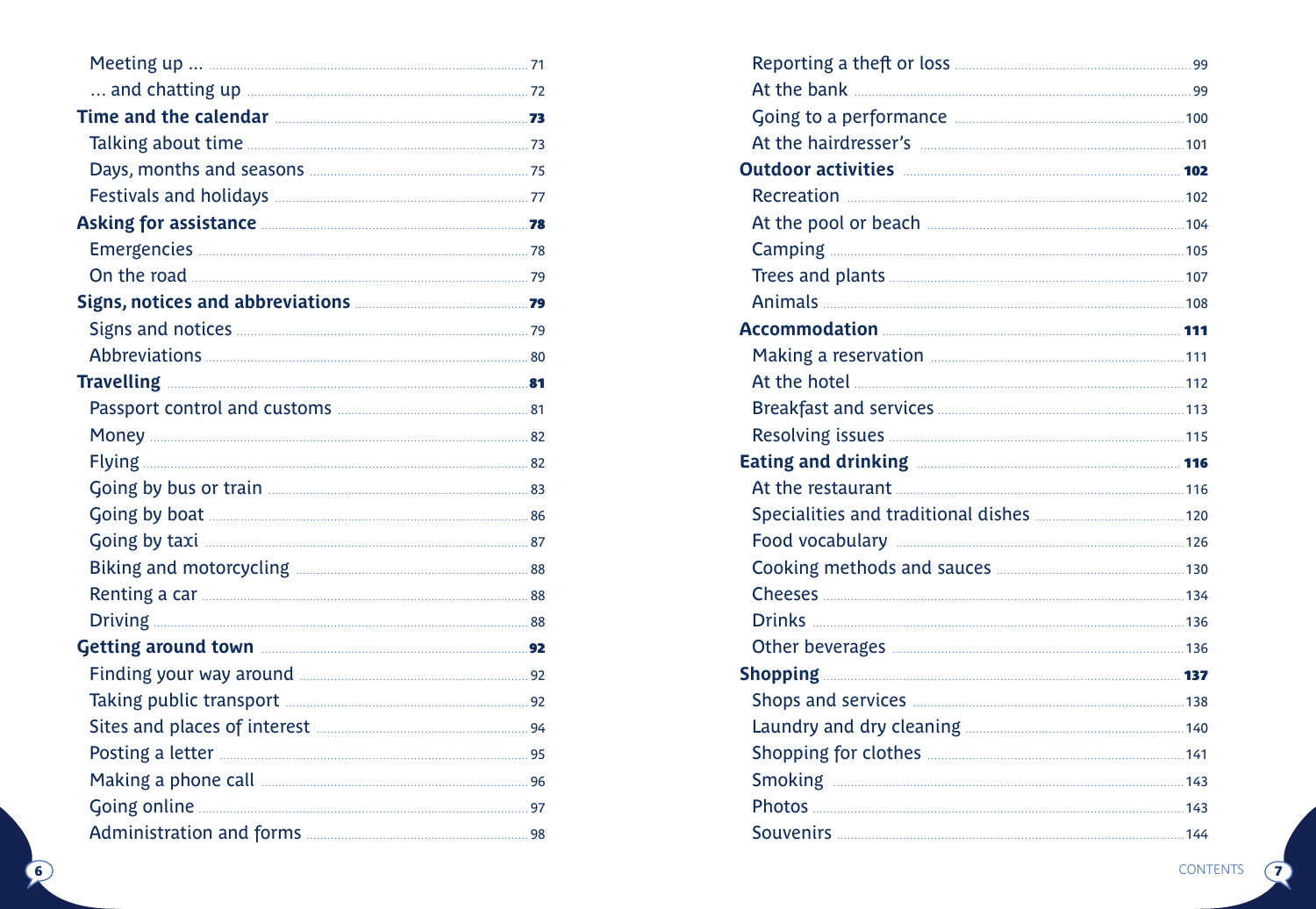| <b>Business meetings</b>                                | 166 |
|---------------------------------------------------------|-----|
|                                                         | 144 |
| In the workplace                                        | 145 |
|                                                         |     |
|                                                         |     |
| <b>Health</b>                                           | 147 |
|                                                         | 147 |
|                                                         |     |
|                                                         |     |
|                                                         | 150 |
|                                                         | 151 |
|                                                         | 152 |
| At the dentist's <b>continuum and all the dentist's</b> | 153 |
|                                                         | 153 |
|                                                         | 153 |
|                                                         |     |

## Section IV **INDEX** 156

## Getting started

#### **7 Day 1**



- **1 Paolo è italiano.** *paolo eh eetalyano Paolo is Italian.*
- **2 Maria è italiana.** *mareea eh eetalyana Maria is Italian.*
- **3 Paolo e Maria sono italiani.** *paolo ay mareea sono eetalyanee Paolo and Maria are Italian.*

#### *Notes*

**Ciao!** is an informal way both to greet someone or say goodbye: *Hi! Hello! Bye! See you!* 

Every Italian noun is either masculine or feminine (even nouns that don't refer to people). An adjective that qualifies the noun has to agree with its gender. So when referring to a male or female, the ending of the word may be a bit different. Frequently, singular masculine words end in **-o** and singular feminine words end in **-a: italiano** *Italian* (m.); **italiana** *Italian* (f.).

An adjective also has to agree with a noun in number, i.e. whether it is singular or plural. In Italian, plurals are not formed by adding **-s**! The masculine singular ending **-o** changes to **-i**, and

 $\sqrt{15}$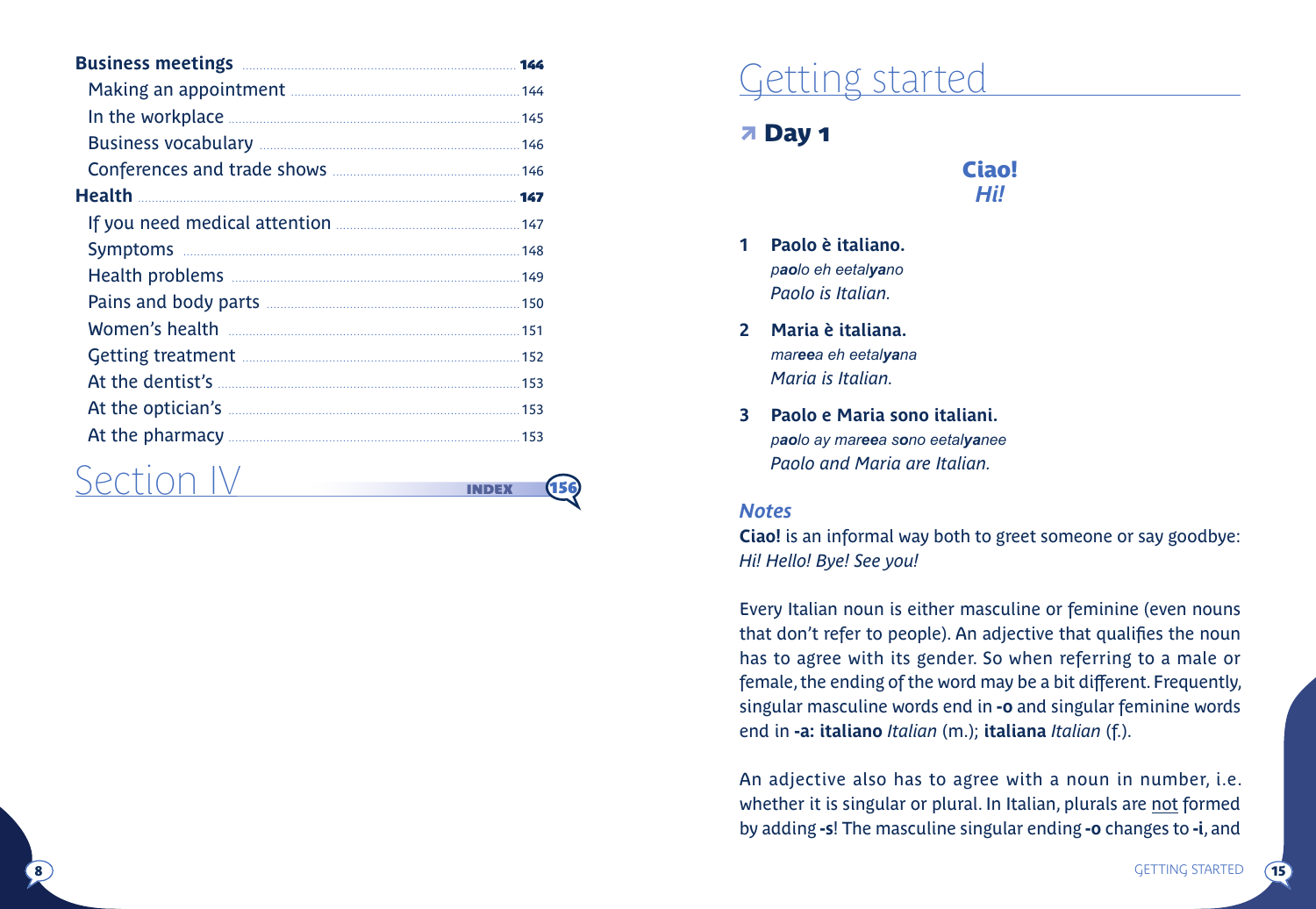the feminine singular ending **-a** changes to **-e**: **italiani** *Italian*  (m. pl.); **italiane** *Italian* (f. pl.). As in line 3 of the dialogue, the masculine form is used if a plural refers to both genders: **Paolo e Maria sono italiani.** *Paolo and Maria are Italian.* 

The verb *to be* is **essere**. The third-person singular is **è** *he/she/ it is*. Don't confuse it with the conjunction **e** *and*, which has no written accent. The third-person plural is **sono** *they are*.

To form a question in Italian, just change the intonation of the sentence – you don't need to change the order of the words: **Sono italiani.** *They are Italian.* **Sono italiani?** *Are they Italian?* 

*Practice– Translate the following sentences:* 

**1.** Are Paolo and Anna Italian? **2.** Maria and Anna are Italian. **3. È italiana? 4. Ciao, Paolo!**

#### *Answers:*

**1. Paolo e Anna sono italiani? 2. Maria e Anna sono italiane. 3.** Is she Italian? **4.** Hi Paolo! *or* See you, Paolo!

## **Conversing**

#### � First contact

Italians often use the informal **tu** *you* (with the second-person singular verb) – especially the younger generation. But it's still useful to know the formal **Lei** *you* (used with the thirdperson singular verb), especially for service contexts. (All formal pronouns, **Lei**, **La**, **Le**, etc., are capitalized– though they appear to be feminine, they are used to address both genders.)

#### **Greetings**

#### *Saying hello & taking leave*

| Hello! ('Good day!') | <b>Buon giorno!</b>     | bwon jorno                  |
|----------------------|-------------------------|-----------------------------|
| Hi! / Bye!           | Ciaol                   | chaao                       |
| Good evening!        | <b>Buonasera!</b>       | bwonasayra                  |
| Have a good evening! | <b>Buona serata!</b>    | bwona sayrata               |
| Goodnight!           | <b>Buona notte!</b>     | bwona not-teh               |
| Goodbye!             | <b>Arrivederci!</b>     | arreevaydayrchee            |
| See you soon!        | A presto! / Ci vediamo! | a presto / chee<br>vaydvamo |
| Farewell!            | <b>Addio!</b>           | ad-deeo                     |

The most common way to say goodbye is **Ciao!** *[chaao]*.

#### *Addressing someone*

| Mrs / madam          | la signora   | la seenyora    |
|----------------------|--------------|----------------|
| Miss / young lady    | la signorina | la seenyoreena |
| Mr / sir / gentleman | il signor(e) | eel seenvoreh  |

57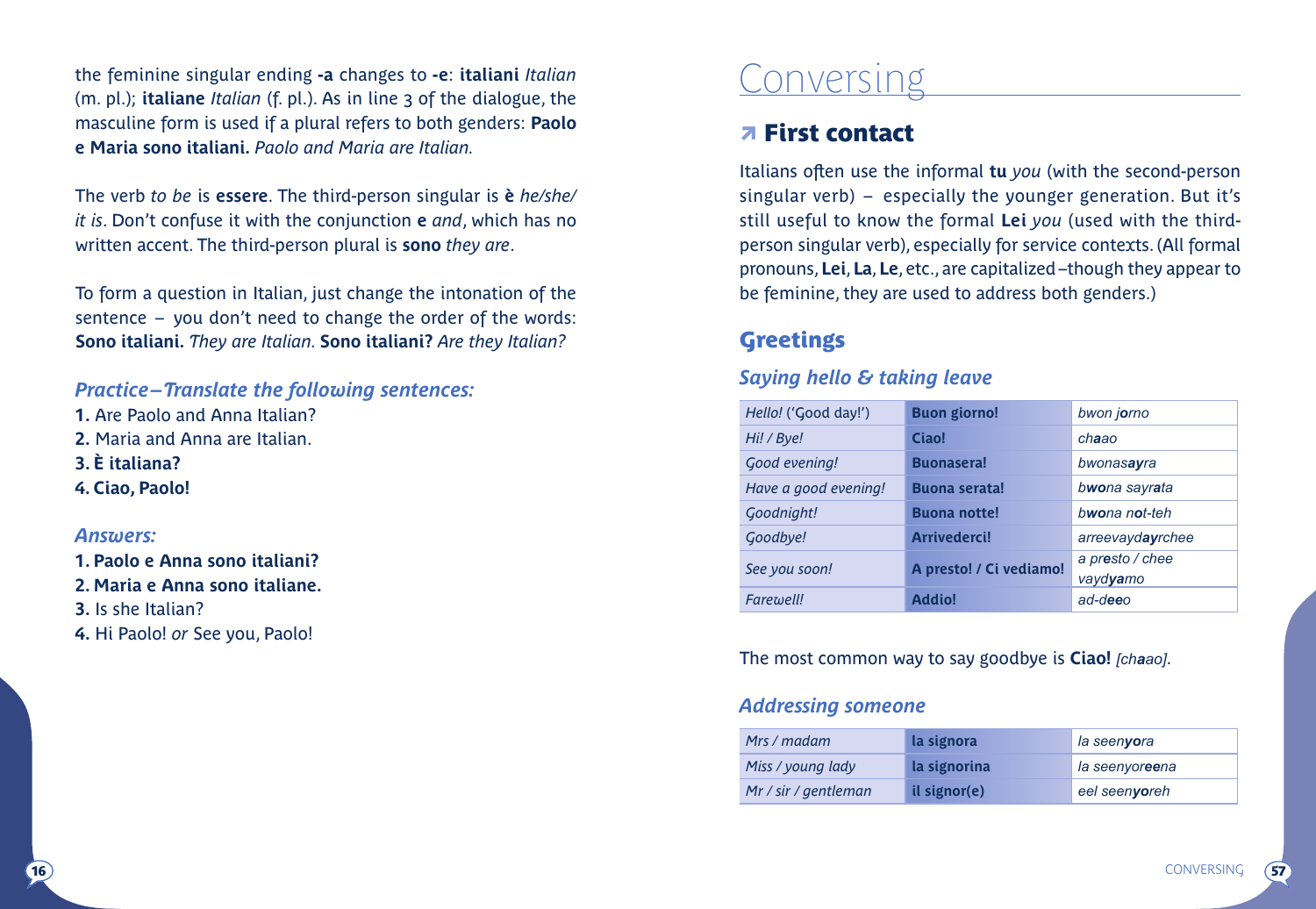#### **Offering wishes**

There are different forms for welcoming someone, depending if it is one person or more, and their gender:

#### *Welcome!*

**Benvenuto/-a/-i/-e!** *(m. sing./f. sing./m. pl./f. pl.) baynvaynooto/-a/-ee/-eh*

#### *In everyday situations*

| Keep it up!          | <b>Buon proseguimento!</b> | bwon prozaygweemento |
|----------------------|----------------------------|----------------------|
| <b>Good luck!</b>    | <b>Buona fortuna!</b>      | bwona fortoona       |
| Have a nice holiday! | <b>Buone vacanze!</b>      | bwoneh vakantseh     |
| Have a good trip!    | <b>Buon viaggio!</b>       | bwon vyaj-jo         |

#### The answer might be:

*Thank you, likewise!* **Grazie, altrettanto!** *gratsyeh altrayt-tanto* 

#### *Special occasions*

Here are some specific wishes for various special occasions. If speaking formally to someone, you might start by saying:

*I wish you …* 

**Le auguro…** *(formal) leh aogooro*

| Happy holidays!         | <b>Buone feste!</b> | bwoneh festeh   |
|-------------------------|---------------------|-----------------|
| <b>Best wishes!</b>     | Tanti auguri!       | tantee aogooree |
| <b>Merry Christmas!</b> | <b>Buon Natale!</b> | bwon nataleh    |

| Happy New Year!      | <b>Buon Anno!</b>       | bwon an-no       |
|----------------------|-------------------------|------------------|
| <b>Happy Easter!</b> | <b>Buona Pasqua!</b>    | bwona paskwa     |
| Happy Birthday!      | <b>Buon compleanno!</b> | bwon komplean-no |

#### *In writing*

| Best wishes from<br>Tanti saluti da | tantee salootee da |
|-------------------------------------|--------------------|
|-------------------------------------|--------------------|

#### Agreeing and disagreeing

| Yes.               | Sì.             | see            |
|--------------------|-----------------|----------------|
| Yes, of course.    | Sì. certo.      | see chayrto    |
| No.                | No.             | no             |
| No, unfortunately. | No, purtroppo.  | no poortrop-po |
| Maybe.             | Forse.          | forseh         |
| I don't know.      | Non so.         | non so         |
| I agree.           | Sono d'accordo. | sono dak-kordo |

#### Asking questions

| Where?         | Dove?                   | doveh            |
|----------------|-------------------------|------------------|
| When?          | Quando?                 | kwando           |
| Who?           | Chi?                    | kee              |
| Why?           | Perché?                 | payrkay          |
| How?           | Come?                   | komeh            |
| How much/many? | <b>Quanto / Quanti?</b> | kwanto / kwantee |

#### Making requests, thanking and excusing

| Please.              | Per favore./  | payr favoreh /  |
|----------------------|---------------|-----------------|
|                      | Per piacere.  | payr pyachayreh |
| Thank you.           | Grazie.       | gratsyeh        |
| Thank you very much! | Tante grazie! | tanteh gratsyeh |
| You're welcome.      | Prego.        | prego           |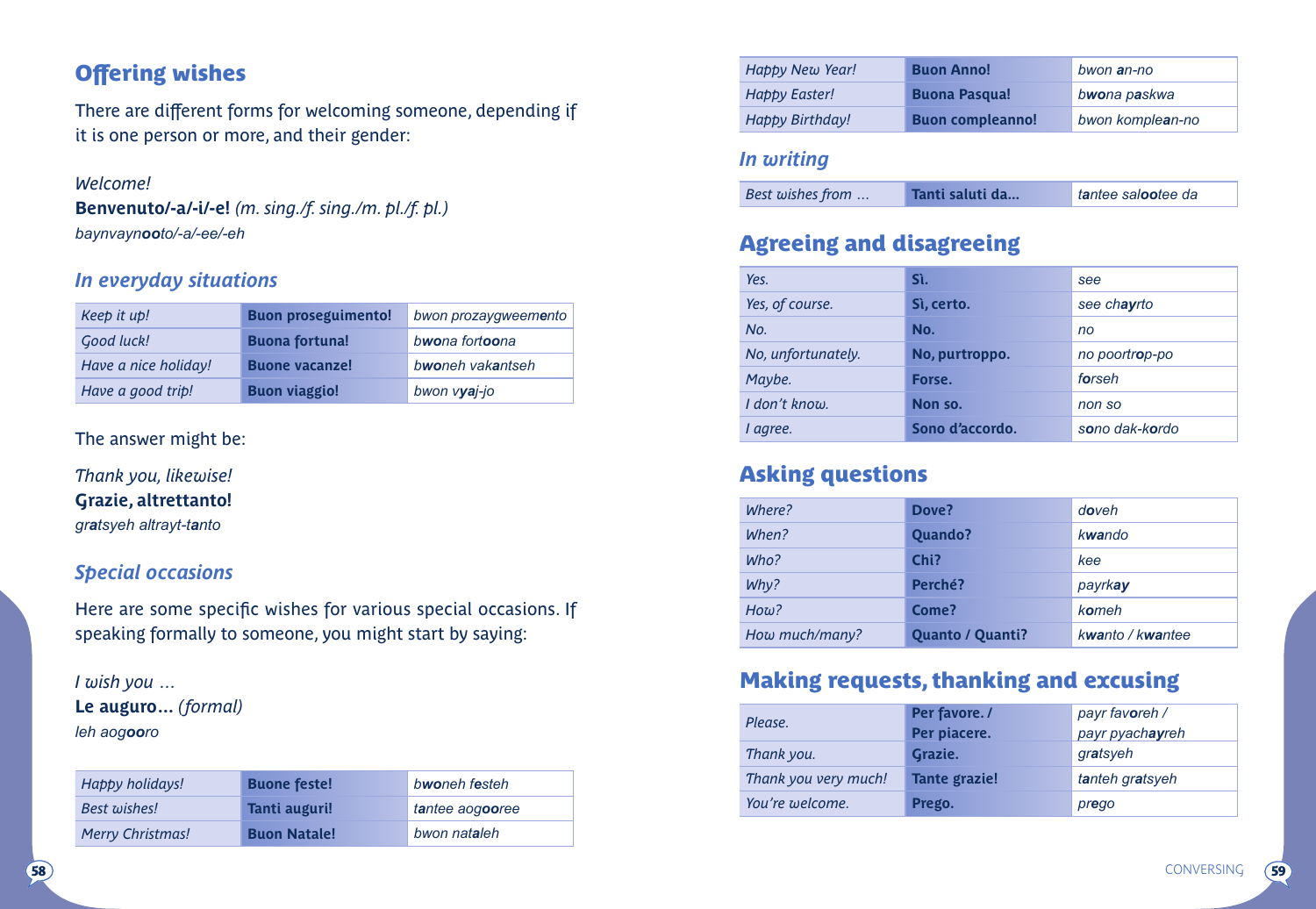To excuse yourself, you say **Scusa!** *[skooza]* if speaking to one person informally, or:

*Excuse me!* **Scusi!** *(formal sing.)* **/ Scusate!** *(to more than one person) skoozee / skoozateh* 

Or if you want to pass through a group of people:

*Excuse me ...*  **Permesso…**

*payrmaysso*

#### Making yourself understood

| Do you speak | Parla (formal) | parla       |
|--------------|----------------|-------------|
| English?     | inglese?       | eenglayzeh  |
| French?      | francese?      | franchayzeh |
| German?      | tedesco?       | taydaysko   |
| Italian?     | italiano?      | eetalvano   |
| Spanish?     | spagnolo?      | spanyolo    |

*I don't understand.*  **Non capisco.** *non kapeesko* 

*Could you repeat that, please?*  **Può ripetere, per favore?** *(formal) pwo reepetayreh payr favoreh*

*What does that mean?* **Che cosa significa?** *kay koza seenyeefeeka*